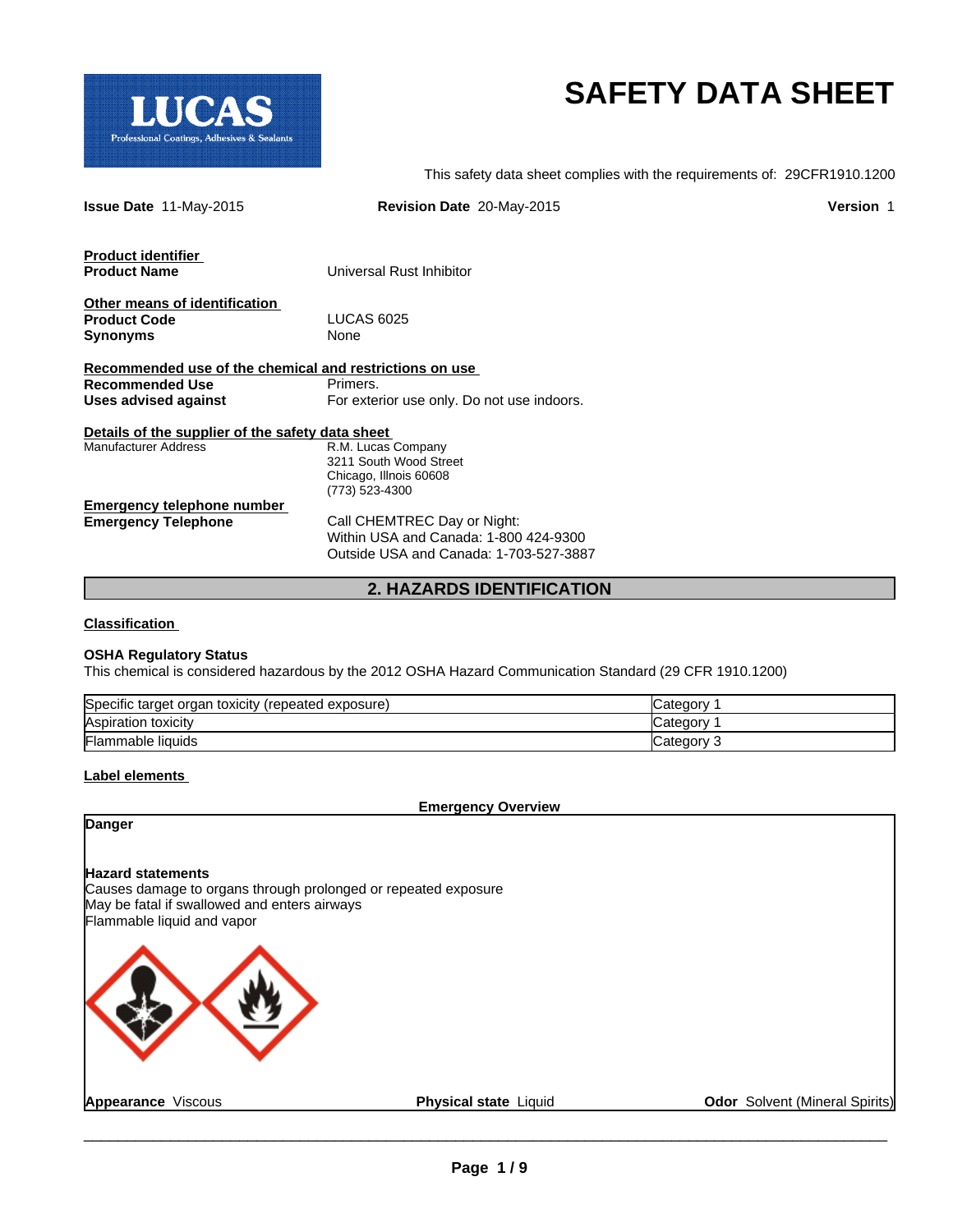# **Precautionary Statements - Prevention**

Do not breathe dust/fume/gas/mist/vapors/spray Wash face, hands and any exposed skin thoroughly after handling Do not eat, drink or smoke when using this product Keep away from heat/sparks/open flames/hot surfaces. Keep container tightly closed when product is not in use. Ground/bond container and receiving equipment Use explosion-proof electrical/ventilating/lighting/equipment Use only non-sparking tools Take precautionary measures against static discharge Wear protective gloves/protective clothing/eye protection/face protection

# **Precautionary Statements - Response**

Get medical advice/attention if you feel unwell IF ON SKIN (or hair): Remove/Take off immediately all contaminated clothing. Rinse skin with water/shower IF SWALLOWED: Immediately call a POISON CENTER or doctor/physician Do NOT induce vomiting In case of fire: Use CO2, dry chemical, or foam for extinction

# **Precautionary Statements - Storage**

Store locked up Store in a well-ventilated place. Keep cool

# **Precautionary Statements - Disposal**

Dispose of contents/container to an approved waste disposal plant

# **Hazards not otherwise classified (HNOC)**

Not applicable

# **Other Information**

• Causes mild skin irritation

• Very toxic to aquatic life with long lasting effects

• Very toxic to aquatic life

Unknown acute toxicity 25% of the mixture consists of ingredient(s) of unknown toxicity

 $\overline{\phantom{a}}$  ,  $\overline{\phantom{a}}$  ,  $\overline{\phantom{a}}$  ,  $\overline{\phantom{a}}$  ,  $\overline{\phantom{a}}$  ,  $\overline{\phantom{a}}$  ,  $\overline{\phantom{a}}$  ,  $\overline{\phantom{a}}$  ,  $\overline{\phantom{a}}$  ,  $\overline{\phantom{a}}$  ,  $\overline{\phantom{a}}$  ,  $\overline{\phantom{a}}$  ,  $\overline{\phantom{a}}$  ,  $\overline{\phantom{a}}$  ,  $\overline{\phantom{a}}$  ,  $\overline{\phantom{a}}$ 

# **3. COMPOSITION/INFORMATION ON INGREDIENTS**

# **Substance**

**Mixture** This product is a mixture. This material is considered hazardous by the OSHA Hazard Communication Standard (29 CFR 1910.1200).

**Synonyms** None.<br> **Chemical nature** Chemical nature **None.** 

**Common name** Sealant and Caulk, Primers. **Organic solvents and additives.** 

| <b>Chemical Name</b>                     | CAS No.       | Weight-%   | <b>Trade Secret</b> |
|------------------------------------------|---------------|------------|---------------------|
| Mineral Spirits (with $< 0.1\%$ Benzene) | 8052-41-3     | $20 - 30%$ |                     |
| Aromatic Naptha (with <0.1% Benzene)     | 64742-95-6    | $20 - 30%$ |                     |
| Zinc                                     | 7440-66-6     | $20 - 30%$ |                     |
| <b>Hydrocarbon Resin</b>                 | 69430-35-9    | $10 - 20%$ |                     |
| Styrene/Butadiene Copolymer              | 66070-58-4    | $10 - 20%$ |                     |
| 1,2,4 Trimethylbenzene                   | $95 - 63 - 6$ | $0 - 10%$  |                     |

# **4. FIRST AID MEASURES**

# **Description of first aid measures**

**General advice** Contains petroleum distillate. Harmful or fatal if swallowed.Vapor harmful. May affect the brain or central nervous system causing dizziness, headache, or nausea. Reports have

 $\_$  ,  $\_$  ,  $\_$  ,  $\_$  ,  $\_$  ,  $\_$  ,  $\_$  ,  $\_$  ,  $\_$  ,  $\_$  ,  $\_$  ,  $\_$  ,  $\_$  ,  $\_$  ,  $\_$  ,  $\_$  ,  $\_$  ,  $\_$  ,  $\_$  ,  $\_$  ,  $\_$  ,  $\_$  ,  $\_$  ,  $\_$  ,  $\_$  ,  $\_$  ,  $\_$  ,  $\_$  ,  $\_$  ,  $\_$  ,  $\_$  ,  $\_$  ,  $\_$  ,  $\_$  ,  $\_$  ,  $\_$  ,  $\_$  ,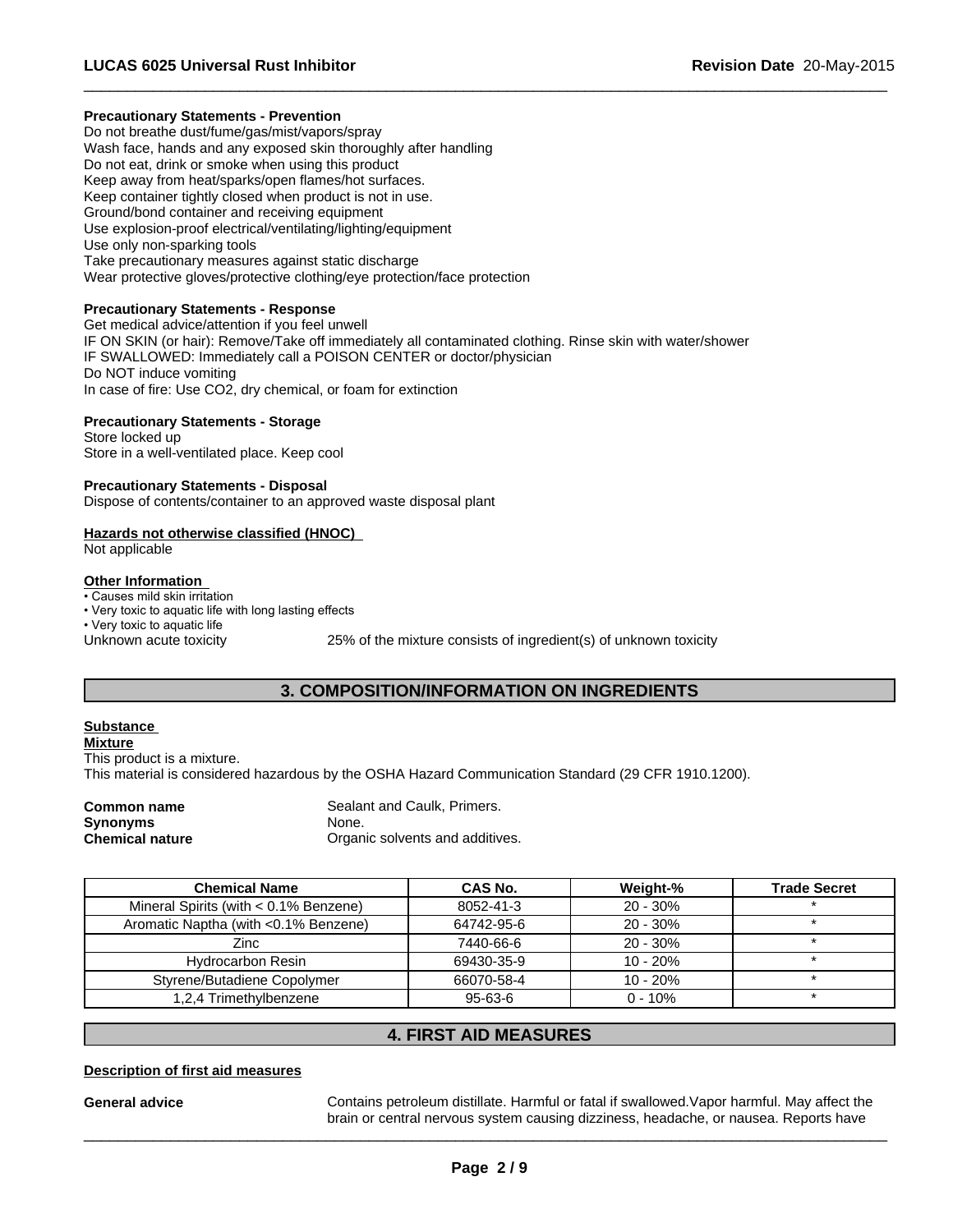|                                                             | <b>5. FIRE-FIGHTING MEASURES</b>                                                                                                                                                                                          |  |
|-------------------------------------------------------------|---------------------------------------------------------------------------------------------------------------------------------------------------------------------------------------------------------------------------|--|
| Note to physicians                                          | Treat symptomatically.                                                                                                                                                                                                    |  |
|                                                             | Indication of any immediate medical attention and special treatment needed                                                                                                                                                |  |
| <b>Symptoms</b>                                             | May cause skin irritation. May cause eye irritation.                                                                                                                                                                      |  |
| Most important symptoms and effects, both acute and delayed |                                                                                                                                                                                                                           |  |
| Self-protection of the first aider                          | First aider: Pay attention to self-protection!.                                                                                                                                                                           |  |
| Ingestion                                                   | Not an expected route of exposure. If swallowed, do not induce vomiting. Get medical<br>attention immediately.                                                                                                            |  |
| <b>Inhalation</b>                                           | Move to fresh air in case of accidental inhalation of vapors. If continued difficulty with<br>breathing is experienced, get medical attention immediately.                                                                |  |
| <b>Skin contact</b>                                         | Wash thoroughly with soap and water. Remove contaminated clothing and shoes. Wash<br>contaminated clothing before reuse. In the case of skin irritation or allergic reactions see a<br>physician.                         |  |
| Eye contact                                                 | In the case of contact with eyes, rinse immediately with plenty of water and seek medical<br>advice.                                                                                                                      |  |
|                                                             | associated repeated and prolonged occupational exposure to solvents with permanent brain<br>and nervous system damage. Intentional misuse by deliberately concentrating and inhaling<br>contents may be harmful or fatal. |  |
|                                                             |                                                                                                                                                                                                                           |  |

 $\overline{\phantom{a}}$  ,  $\overline{\phantom{a}}$  ,  $\overline{\phantom{a}}$  ,  $\overline{\phantom{a}}$  ,  $\overline{\phantom{a}}$  ,  $\overline{\phantom{a}}$  ,  $\overline{\phantom{a}}$  ,  $\overline{\phantom{a}}$  ,  $\overline{\phantom{a}}$  ,  $\overline{\phantom{a}}$  ,  $\overline{\phantom{a}}$  ,  $\overline{\phantom{a}}$  ,  $\overline{\phantom{a}}$  ,  $\overline{\phantom{a}}$  ,  $\overline{\phantom{a}}$  ,  $\overline{\phantom{a}}$ 

# **Suitable extinguishing media**

Use extinguishing measures that are appropriate to local circumstances and the surrounding environment. Dry chemical. Carbon dioxide (CO2). Sand. Use foam or water FOG as a last resort.

**Unsuitable extinguishing media** Do not use a solid water stream as it may scatter and spread fire.

# **Specific hazards arising from the chemical**

Sealed container may rupture/burst when heated or exposed to excessive heat.

**Hazardous combustion products**Thermal decomposition (burning) may release irritating, corrosive and/or toxic gases, vapors and fumes.

**Explosion data Sensitivity to Mechanical Impact** Not sensitive. **Sensitivity to Static Discharge** May be ignited by heat, sparks or flames.

# **Protective equipment and precautions for firefighters**

As in any fire, wear self-contained breathing apparatus pressure-demand, MSHA/NIOSH (approved or equivalent) and full protective gear.

# **6. ACCIDENTAL RELEASE MEASURES**

#### **Personal precautions, protective equipment and emergency procedures**

| <b>Personal precautions</b>      | No action should be taken involving any personal risk or without suitable training. Use<br>personal protective equipment as required. |
|----------------------------------|---------------------------------------------------------------------------------------------------------------------------------------|
| <b>Other Information</b>         | Eliminate all ignition sources (no smoking, flares, sparks or flames in immediate area).                                              |
| For emergency responders         | Use personal protection recommended in Section 8.                                                                                     |
| <b>Environmental precautions</b> |                                                                                                                                       |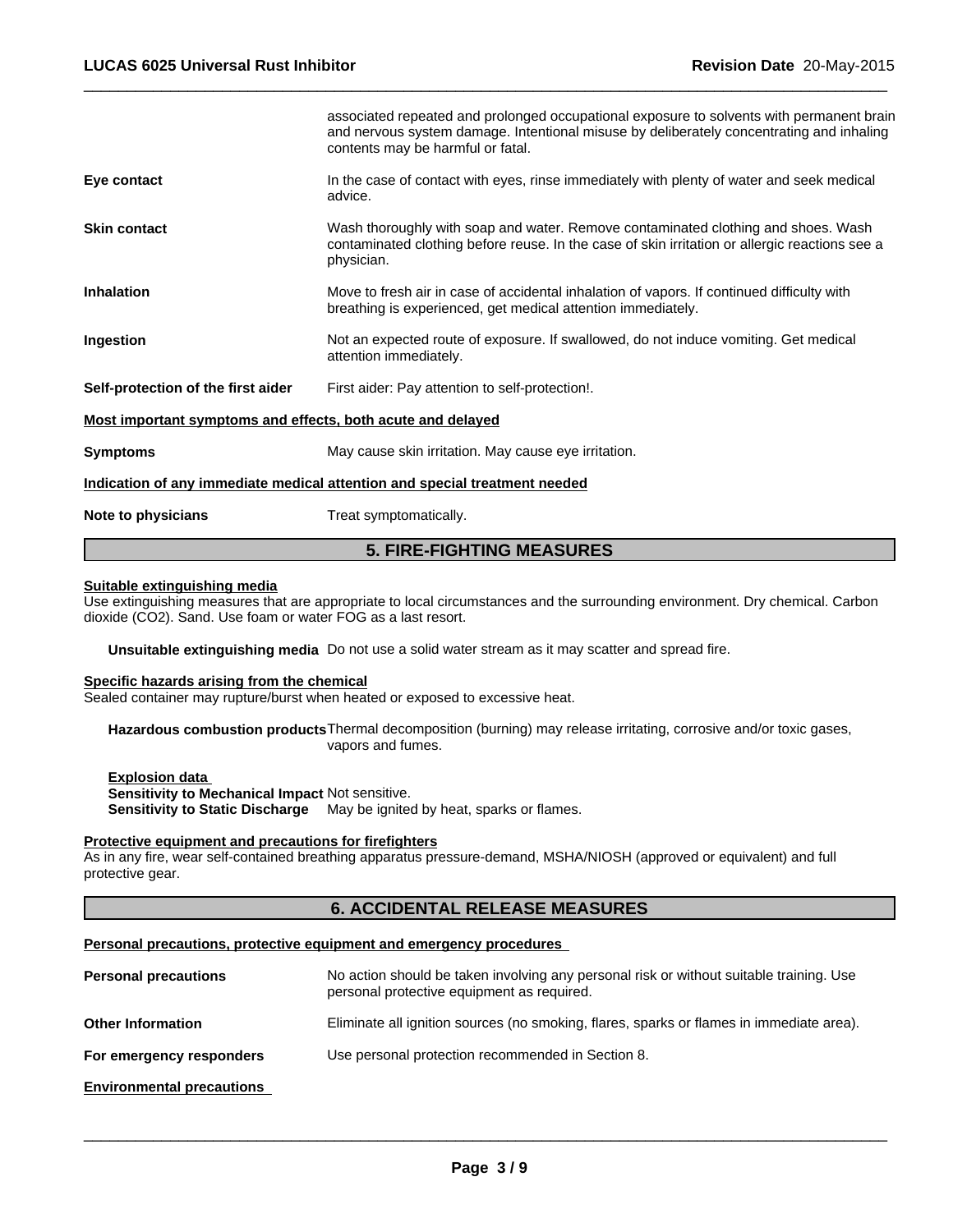| <b>Environmental precautions</b>                             | Avoid release to the environment. Prevent further leakage or spillage if safe to do so.<br>Prevent product from entering sewers, drains, or waterways. Local authorities should be<br>advised if significant spillages can not be contained. See Section 12 for additional<br>ecological information. |  |
|--------------------------------------------------------------|-------------------------------------------------------------------------------------------------------------------------------------------------------------------------------------------------------------------------------------------------------------------------------------------------------|--|
| Methods and material for containment and cleaning up         |                                                                                                                                                                                                                                                                                                       |  |
| <b>Methods for containment</b>                               | Contain spillage with non-combustible absorbent material, e.g. sand, earth, diatomaceous<br>earth, vermiculite.                                                                                                                                                                                       |  |
| Methods for cleaning up                                      | Pick up the absorbed material (described just above) and transfer to properly labeled<br>containers for disposal according to local / national regulations (see Section 13).                                                                                                                          |  |
| Prevention of secondary hazards                              | Clean contaminated objects and areas thoroughly observing environmental regulations.                                                                                                                                                                                                                  |  |
|                                                              | 7. HANDLING AND STORAGE                                                                                                                                                                                                                                                                               |  |
| <b>Precautions for safe handling</b>                         |                                                                                                                                                                                                                                                                                                       |  |
| Advice on safe handling                                      | Use personal protective equipment as required. Remove all sources of ignition. Use only<br>outdoors.                                                                                                                                                                                                  |  |
| Conditions for safe storage, including any incompatibilities |                                                                                                                                                                                                                                                                                                       |  |
| <b>Storage Conditions</b>                                    | Keep containers tightly closed in a cool, dry, well-ventilated place. Keep away from heat,<br>sparks, flame and other sources of ignition.                                                                                                                                                            |  |
| Incompatible materials                                       | Strong acids. Strong oxidizing agents.                                                                                                                                                                                                                                                                |  |
|                                                              | 8. EXPOSURE CONTROLS/PERSONAL PROTECTION                                                                                                                                                                                                                                                              |  |

 $\overline{\phantom{a}}$  ,  $\overline{\phantom{a}}$  ,  $\overline{\phantom{a}}$  ,  $\overline{\phantom{a}}$  ,  $\overline{\phantom{a}}$  ,  $\overline{\phantom{a}}$  ,  $\overline{\phantom{a}}$  ,  $\overline{\phantom{a}}$  ,  $\overline{\phantom{a}}$  ,  $\overline{\phantom{a}}$  ,  $\overline{\phantom{a}}$  ,  $\overline{\phantom{a}}$  ,  $\overline{\phantom{a}}$  ,  $\overline{\phantom{a}}$  ,  $\overline{\phantom{a}}$  ,  $\overline{\phantom{a}}$ 

# **Control parameters**

#### **Exposure Guidelines** No ACGIH or OSHA PEL is assigned to this mixture. Exposure limits for the component materials are shown below. This product, as supplied, is not believed to contain any hazardous material that exceeds exposure limits established by OSHA.

| <b>Chemical Name</b>                                     | <b>ACGIH TLV</b> | <b>OSHA PEL</b>                                                                                              | <b>NIOSH IDLH</b>                                                                                   |
|----------------------------------------------------------|------------------|--------------------------------------------------------------------------------------------------------------|-----------------------------------------------------------------------------------------------------|
| Mineral Spirits (with $< 0.1\%$<br>Benzene)<br>8052-41-3 | TWA: 100 ppm     | TWA: 500 ppm<br>TWA: 2900 mg/m <sup>3</sup><br>(vacated) TWA: 100 ppm<br>(vacated) TWA: $525 \text{ mg/m}^3$ | IDLH: 20000 mg/m <sup>3</sup><br>Ceiling: $1800 \text{ mg/m}^3$ 15 min<br>TWA: $350 \text{ mg/m}^3$ |
| 1,2,4 Trimethylbenzene<br>95-63-6                        |                  |                                                                                                              | TWA: 25 ppm<br>TWA: $125 \text{ mg/m}^3$                                                            |

# **Appropriate engineering controls**

**Engineering Controls** Use natural cross ventilation, local (mechanical) pick-up, and/or general area mechanical cross ventilation. Ventilation pattern should be designed to prevent accumulation of asphalt vapors. Ventilation must be sufficient to maintain asphalt vapor concentrations below the TWA limits outlined above.

# **Individual protection measures, such as personal protective equipment**

| <b>Eye/face protection</b>            | Wear safety glasses with side shields (or goggles).                                                                                                                                             |
|---------------------------------------|-------------------------------------------------------------------------------------------------------------------------------------------------------------------------------------------------|
| Skin and body protection              | Wear protective gloves and protective clothing that is resistant to chemical penetration.                                                                                                       |
| <b>Respiratory protection</b>         | No protective equipment is needed under normal use conditions. If exposure limits are<br>exceeded or irritation is experienced, a NIOSH/MSHA approved respiratory protection<br>should be worn. |
| <b>General Hygiene Considerations</b> | Wash face, hands and any exposed skin thoroughly after handling. Wash contaminated<br>clothing before reuse.                                                                                    |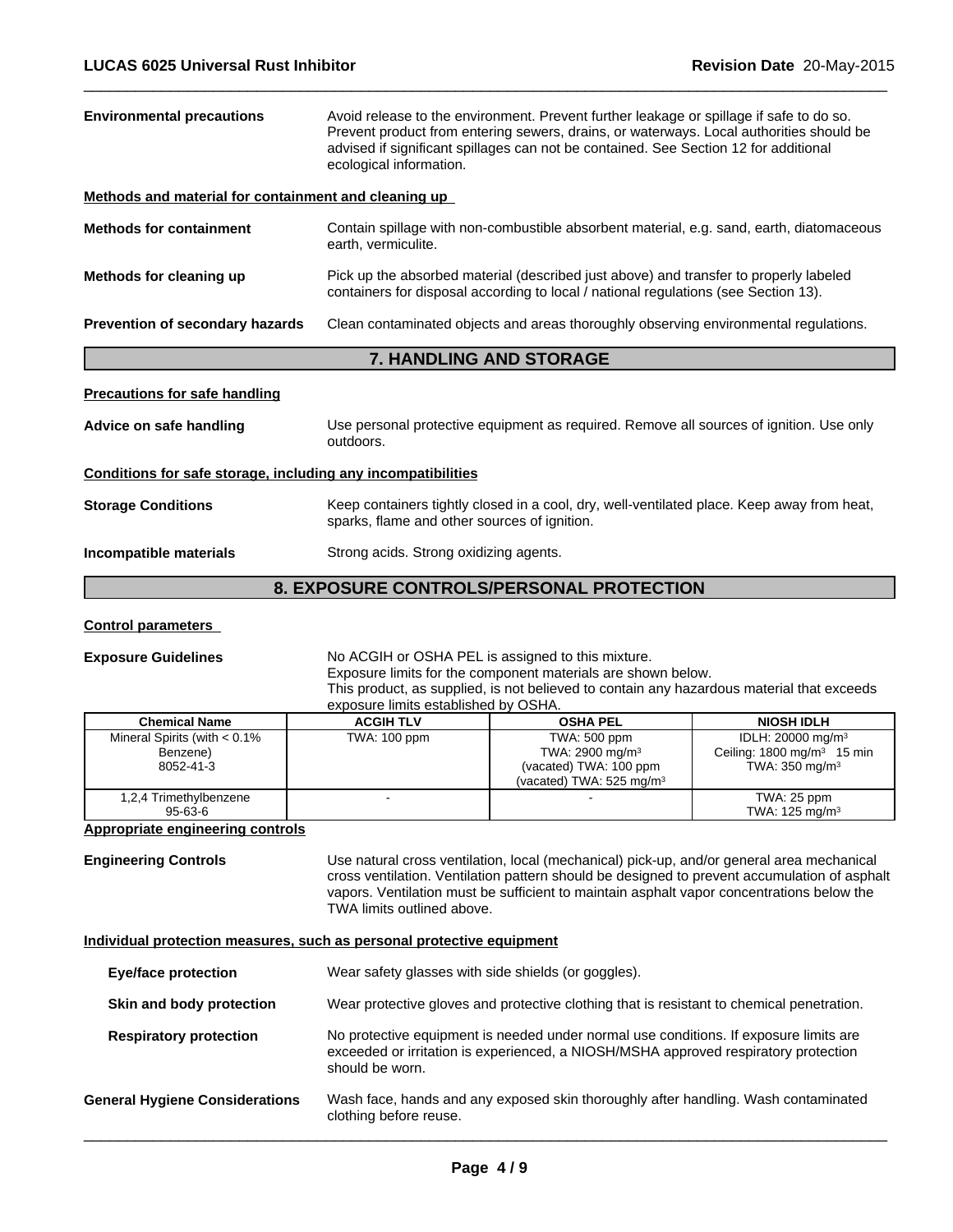# **9. PHYSICAL AND CHEMICAL PROPERTIES**

 $\overline{\phantom{a}}$  ,  $\overline{\phantom{a}}$  ,  $\overline{\phantom{a}}$  ,  $\overline{\phantom{a}}$  ,  $\overline{\phantom{a}}$  ,  $\overline{\phantom{a}}$  ,  $\overline{\phantom{a}}$  ,  $\overline{\phantom{a}}$  ,  $\overline{\phantom{a}}$  ,  $\overline{\phantom{a}}$  ,  $\overline{\phantom{a}}$  ,  $\overline{\phantom{a}}$  ,  $\overline{\phantom{a}}$  ,  $\overline{\phantom{a}}$  ,  $\overline{\phantom{a}}$  ,  $\overline{\phantom{a}}$ 

# **Information on basic physical and chemical properties**

| <b>Physical state</b><br>Appearance<br>Color                                                  | Liquid<br><b>Viscous</b><br>White                                                       | Odor<br><b>Odor threshold</b>                  | Solvent (Mineral Spirits)<br>1-30 PPM. Odor<br>thresholds vary greatly.<br>Do not rely on odor<br>threshold alone to<br>determine potentially<br>hazardous substances. |
|-----------------------------------------------------------------------------------------------|-----------------------------------------------------------------------------------------|------------------------------------------------|------------------------------------------------------------------------------------------------------------------------------------------------------------------------|
| <b>Property</b>                                                                               | Values                                                                                  | Remarks • Method                               |                                                                                                                                                                        |
| pН                                                                                            | Not applicable                                                                          |                                                |                                                                                                                                                                        |
| Melting point/freezing point                                                                  | None / -70 °C None / -94 °F                                                             | shown.                                         | Melting Point is not applicable. Freezing points are                                                                                                                   |
| Boiling point / boiling range                                                                 | $> 154$ °C / 310 °F                                                                     |                                                |                                                                                                                                                                        |
| <b>Flash point</b>                                                                            | > 40.5 °C / > 105 °F                                                                    | Setaflash                                      |                                                                                                                                                                        |
| <b>Evaporation rate</b>                                                                       | 0.1                                                                                     | Butly acetate $= 1$                            |                                                                                                                                                                        |
| Flammability (solid, gas)                                                                     | No information available                                                                |                                                |                                                                                                                                                                        |
| <b>Flammability Limit in Air</b>                                                              |                                                                                         | C.                                             | Flammable above 105 degrees F and 40.5 degrees                                                                                                                         |
| <b>Upper flammability limit:</b>                                                              | 7.0                                                                                     |                                                |                                                                                                                                                                        |
| Lower flammability limit:                                                                     | 1.6                                                                                     |                                                |                                                                                                                                                                        |
| Vapor pressure                                                                                | $0.3$ (kPa)                                                                             | @ 20 °C                                        |                                                                                                                                                                        |
| <b>Vapor density</b>                                                                          | 5.3                                                                                     | Where: Air = 1 at 68 degrees $F(20$ degrees C) |                                                                                                                                                                        |
| <b>Specific Gravity</b>                                                                       | 1.10                                                                                    | Water = $1g/ml$                                |                                                                                                                                                                        |
| <b>Water solubility</b>                                                                       | Insoluble                                                                               |                                                |                                                                                                                                                                        |
| Solubility in other solvents                                                                  | Soluble in aromatic and aliphatic<br>solvents.                                          |                                                |                                                                                                                                                                        |
| <b>Partition coefficient</b>                                                                  | No information available                                                                | No data available.                             |                                                                                                                                                                        |
| <b>Autoignition temperature</b>                                                               | 330 °C / 626 °F                                                                         |                                                |                                                                                                                                                                        |
| <b>Decomposition temperature</b>                                                              | No information available                                                                |                                                |                                                                                                                                                                        |
| <b>Kinematic viscosity</b>                                                                    | No information available                                                                |                                                |                                                                                                                                                                        |
| <b>Dynamic viscosity</b>                                                                      | No information available                                                                |                                                |                                                                                                                                                                        |
| <b>Explosive properties</b><br><b>Oxidizing properties</b>                                    | Vapor accumulation could flash or explode if ignited.<br>None                           |                                                |                                                                                                                                                                        |
| <b>Other Information</b>                                                                      |                                                                                         |                                                |                                                                                                                                                                        |
| <b>Softening point</b><br><b>Molecular weight</b><br><b>VOC Content (%)</b><br><b>Density</b> | Not applicable<br>No information available<br>Less than 550 g/l.<br>9.0 to 9.4 10lb/gal |                                                |                                                                                                                                                                        |
| <b>Bulk density</b>                                                                           | Not applicable                                                                          |                                                |                                                                                                                                                                        |

# **10. STABILITY AND REACTIVITY**

**Reactivity**<br>Not applicable

Not applicable

**Chemical stability** Stable. **Possibility of Hazardous Reactions** None under normal use. **Hazardous polymerization** Hazardous polymerization does not occur.

**Conditions to avoid**

Avoid static discharge. Avoid heat, sparks, and open flame.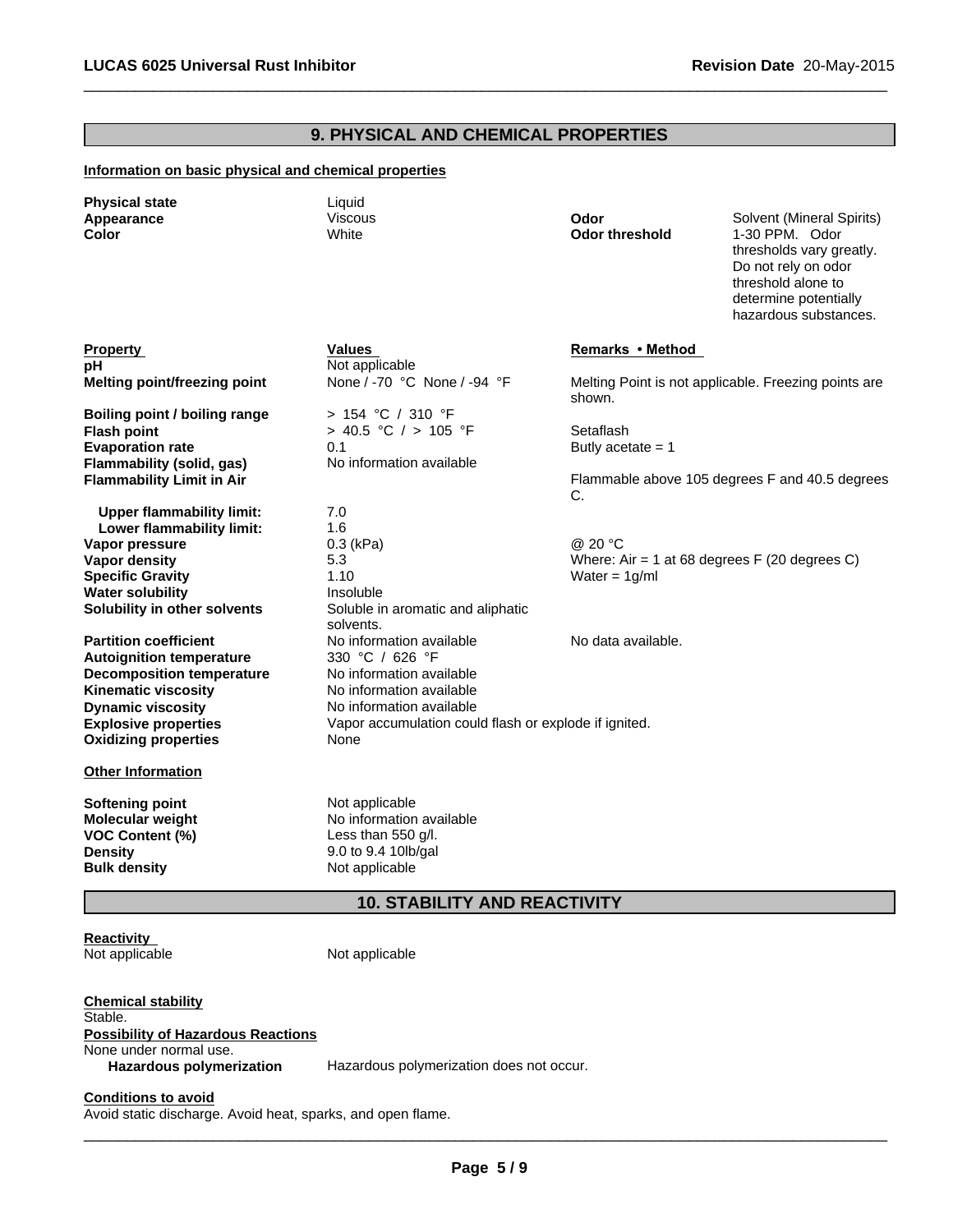# **Incompatible materials**

Strong acids. Strong oxidizing agents.

**Hazardous Decomposition Products**

Combustion may produce carbon monoxide, carbon dioxide, and other asphyxiants.

# **11. TOXICOLOGICAL INFORMATION**

 $\overline{\phantom{a}}$  ,  $\overline{\phantom{a}}$  ,  $\overline{\phantom{a}}$  ,  $\overline{\phantom{a}}$  ,  $\overline{\phantom{a}}$  ,  $\overline{\phantom{a}}$  ,  $\overline{\phantom{a}}$  ,  $\overline{\phantom{a}}$  ,  $\overline{\phantom{a}}$  ,  $\overline{\phantom{a}}$  ,  $\overline{\phantom{a}}$  ,  $\overline{\phantom{a}}$  ,  $\overline{\phantom{a}}$  ,  $\overline{\phantom{a}}$  ,  $\overline{\phantom{a}}$  ,  $\overline{\phantom{a}}$ 

# **Information on likely routes of exposure**

| <b>Product Information</b>   | Toxicological testing has not been conducted for this product overall. Available toxicological<br>data for individualing redients are summarized below.                                                                                                                                                                                                                                                                                                                                                                                                                                                                                           |
|------------------------------|---------------------------------------------------------------------------------------------------------------------------------------------------------------------------------------------------------------------------------------------------------------------------------------------------------------------------------------------------------------------------------------------------------------------------------------------------------------------------------------------------------------------------------------------------------------------------------------------------------------------------------------------------|
| <b>Inhalation</b>            | Avoid breathing vapors or mists.                                                                                                                                                                                                                                                                                                                                                                                                                                                                                                                                                                                                                  |
| Eye contact                  | Avoid contact with eyes. Contact with eyes may cause irritation.                                                                                                                                                                                                                                                                                                                                                                                                                                                                                                                                                                                  |
| <b>Skin contact</b>          | May cause irritation.                                                                                                                                                                                                                                                                                                                                                                                                                                                                                                                                                                                                                             |
| Ingestion                    | If swallowed, do not induce vomiting. Get medical attention immediately. Not an expected<br>route of exposure.                                                                                                                                                                                                                                                                                                                                                                                                                                                                                                                                    |
| <b>Component Information</b> | The IARC Monograph (Vol 93, 2010, Carbon Black, Titanium Dioxide, Talc) states: "No<br>significant exposure to primary particles of Titanium Dioxide is thought to occur during the<br>use of products in which Titanium Dioxide is bound to other materials, such as in paints."<br>* No significant exposure to Crystalline Silica (Quartz) is thought to occur during the use of<br>products in which Crystalline Silica (Quartz) is bound to other materials, such as in paints<br>and coatings. As one reference, see California Office of Health Hazard Assessment at:<br>http://www.oehha.org/prop65/CRNR_notices/safe_use/sylicasud2.html |
|                              |                                                                                                                                                                                                                                                                                                                                                                                                                                                                                                                                                                                                                                                   |

| <b>Chemical Name</b>         | Oral LD50            | Dermal LD50             | <b>Inhalation LC50</b>            |
|------------------------------|----------------------|-------------------------|-----------------------------------|
| Aromatic Naptha (with <0.1%) | $= 8400$ mg/kg (Rat) | $>$ 2000 mg/kg (Rabbit) | $= 3400$ ppm (Rat) 4 h            |
| Benzene)                     |                      |                         |                                   |
| 64742-95-6                   |                      |                         |                                   |
| 1,2,4 Trimethylbenzene       | $= 3400$ mg/kg (Rat) | $>$ 3160 mg/kg (Rabbit) | $= 18$ g/m <sup>3</sup> (Rat) 4 h |
| 95-63-6                      |                      |                         |                                   |

# **Information on toxicological effects**

**Symptoms Inhalation of high vapor concentrations may cause symptoms like headache, dizziness,** tiredness, nausea and vomiting.

# **Delayed and immediate effects as well as chronic effects from short and long-term exposure**

| <b>Skin corrosion/irritation</b>  | Can cause skin irritation.                                                           |
|-----------------------------------|--------------------------------------------------------------------------------------|
| Serious eye damage/eye irritation | Irritating to eyes.                                                                  |
| <b>Irritation</b>                 | Irritating to eyes, respiratory system and skin.                                     |
| <b>Corrosivity</b>                | Not classified.                                                                      |
| <b>Sensitization</b>              | May cause sensitization of susceptible persons.                                      |
| Germ cell mutagenicity            | This product does not contain any ingredients that cause germ cell mutagenicity.     |
| Carcinogenicity                   | The table below indicates whether each agency (ACGIH, IARC, NTP, or OSHA) has listed |
|                                   | any ingredient as a carcinogen.                                                      |

#### **Legend**

| IARC (International Agency for Research on Cancer) |                                                                                    |
|----------------------------------------------------|------------------------------------------------------------------------------------|
| Group 1 - Carcinogenic to Humans                   |                                                                                    |
| Group 2A - Probably Carcinogenic to Humans         |                                                                                    |
| Group 2B - Possibly Carcinogenic to Humans         |                                                                                    |
| Group 3 - Not classifiable as a human carcinogen.  |                                                                                    |
|                                                    | OSHA (Occupational Safety and Health Administration of the US Department of Labor) |
| X - Present                                        |                                                                                    |
| <b>Reproductive toxicity</b>                       | None known.                                                                        |
| <b>Developmental Toxicity</b>                      | None known.                                                                        |
| <b>Teratogenicity</b>                              | None known.                                                                        |
| <b>STOT - single exposure</b>                      | No information available.                                                          |
| STOT - repeated exposure                           | No information available.                                                          |
| <b>Aspiration hazard</b>                           | No information available.                                                          |
|                                                    |                                                                                    |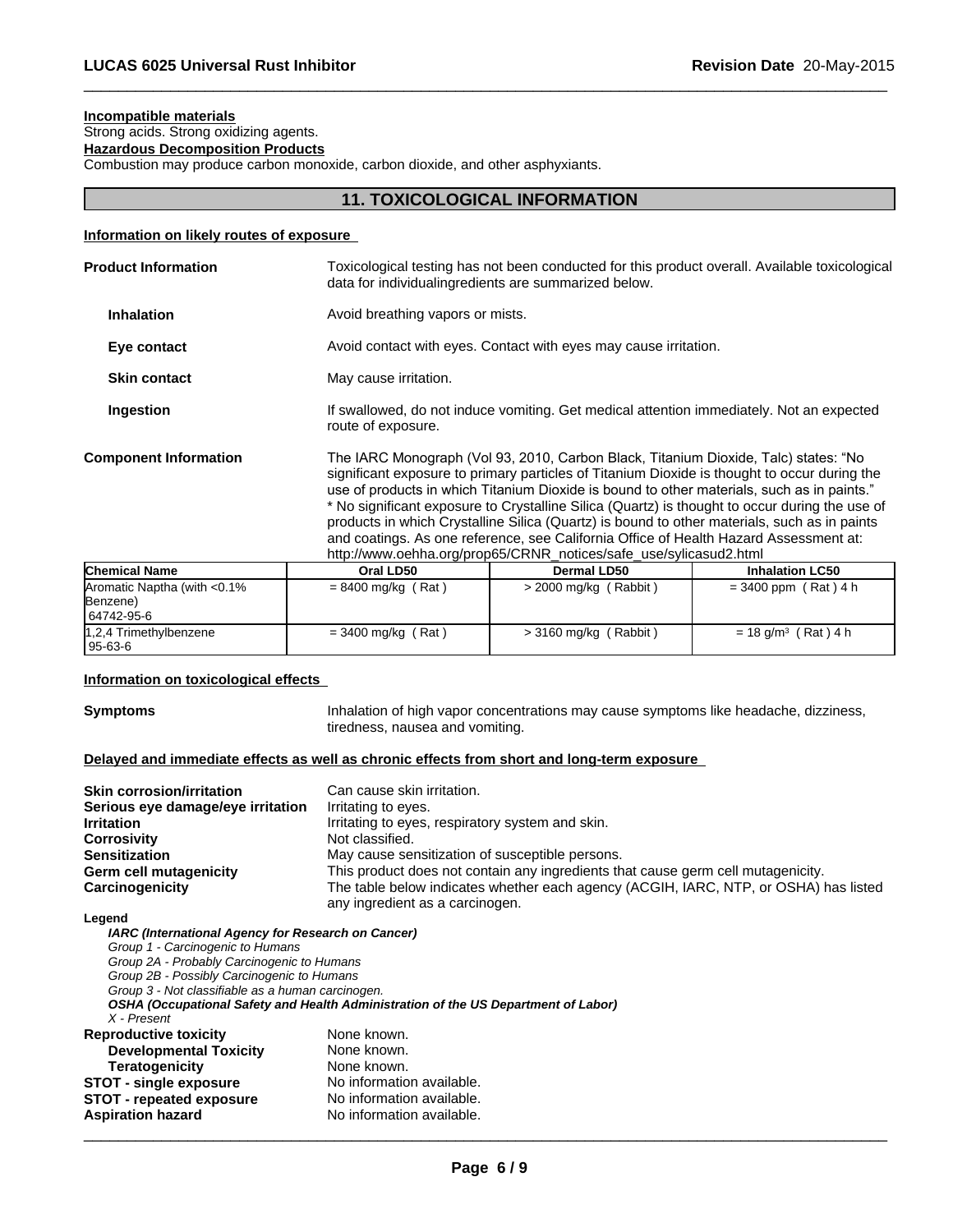# **Numerical measures of toxicity - No information available**

**The following values are calculated based on chapter 3.1 of the GHS document** For exterior use only. Do not use indoors.

 $\overline{\phantom{a}}$  ,  $\overline{\phantom{a}}$  ,  $\overline{\phantom{a}}$  ,  $\overline{\phantom{a}}$  ,  $\overline{\phantom{a}}$  ,  $\overline{\phantom{a}}$  ,  $\overline{\phantom{a}}$  ,  $\overline{\phantom{a}}$  ,  $\overline{\phantom{a}}$  ,  $\overline{\phantom{a}}$  ,  $\overline{\phantom{a}}$  ,  $\overline{\phantom{a}}$  ,  $\overline{\phantom{a}}$  ,  $\overline{\phantom{a}}$  ,  $\overline{\phantom{a}}$  ,  $\overline{\phantom{a}}$ 

| ATEmix (oral)                 | 14.242.00 |
|-------------------------------|-----------|
| ATEmix (dermal)               | 5.421.00  |
| ATEmix (inhalation-dust/mist) | 12.50     |

# **12. ECOLOGICAL INFORMATION**

# **Ecotoxicity**

49% of the mixture consists of components(s) of unknown hazards to the aquatic environment

| <b>Chemical Name</b>         | Algae/aquatic plants                | <b>Fish</b>                        | <b>Crustacea</b>                  |
|------------------------------|-------------------------------------|------------------------------------|-----------------------------------|
| Aromatic Naptha (with <0.1%) |                                     | 9.22: 96 h Oncorhynchus mykiss     | 6.14: 48 h Daphnia magna mg/L     |
| Benzene)                     |                                     | mg/L LC50                          | EC50                              |
| 64742-95-6                   |                                     |                                    |                                   |
| Zinc                         | $0.11 - 0.271$ : 96 h               | 2.16 - 3.05: 96 h Pimephales       | 0.139 - 0.908: 48 h Daphnia magna |
| 7440-66-6                    | Pseudokirchneriella subcapitata     | promelas mg/L LC50 flow-through    | mg/L EC50 Static                  |
|                              | mg/L EC50 static 0.09 - 0.125: 72 h | 0.211 - 0.269: 96 h Pimephales     |                                   |
|                              | Pseudokirchneriella subcapitata     | promelas mg/L LC50 semi-static     |                                   |
|                              | mg/L EC50 static                    | 2.66: 96 h Pimephales promelas     |                                   |
|                              |                                     | mg/L LC50 static 30: 96 h Cyprinus |                                   |
|                              |                                     | carpio mg/L LC50 0.45: 96 h        |                                   |
|                              |                                     | Cyprinus carpio mg/L LC50          |                                   |
|                              |                                     | semi-static 7.8: 96 h Cyprinus     |                                   |
|                              |                                     | carpio mg/L LC50 static 3.5: 96 h  |                                   |
|                              |                                     | Lepomis macrochirus mg/L LC50      |                                   |
|                              |                                     | static 0.24: 96 h Oncorhynchus     |                                   |
|                              |                                     | mykiss mg/L LC50 flow-through      |                                   |
|                              |                                     | 0.59: 96 h Oncorhynchus mykiss     |                                   |
|                              |                                     | mg/L LC50 semi-static 0.41: 96 h   |                                   |
|                              |                                     | Oncorhynchus mykiss mg/L LC50      |                                   |
|                              |                                     | static                             |                                   |
| 1,2,4 Trimethylbenzene       |                                     | 7.19 - 8.28: 96 h Pimephales       | 6.14: 48 h Daphnia magna mg/L     |
| $95 - 63 - 6$                |                                     | promelas mg/L LC50 flow-through    | EC50                              |

# **Persistence and degradability**

No information available.

#### **Bioaccumulation**

No information available.

| <b>Chemical Name</b>                                | <b>Partition coefficient</b> |
|-----------------------------------------------------|------------------------------|
| ⋅ Trimethylbenzene<br>. <u>.</u> .<br>$95 - 63 - 6$ | 3.63                         |

**Other adverse effects** No information available

# **13. DISPOSAL CONSIDERATIONS**

# **Waste treatment methods**

| Disposal of wastes | Disposal should be in accordance with applicable local, regional, national and international<br>laws and regulations. |
|--------------------|-----------------------------------------------------------------------------------------------------------------------|
|                    |                                                                                                                       |

**Contaminated packaging Do not reuse container.** 

| <b>Chemical Name</b> | California<br>a Hazardous Waste Status |
|----------------------|----------------------------------------|
| ∠ınc                 | Ignitable powder Toxic                 |
| 7440-66-6            |                                        |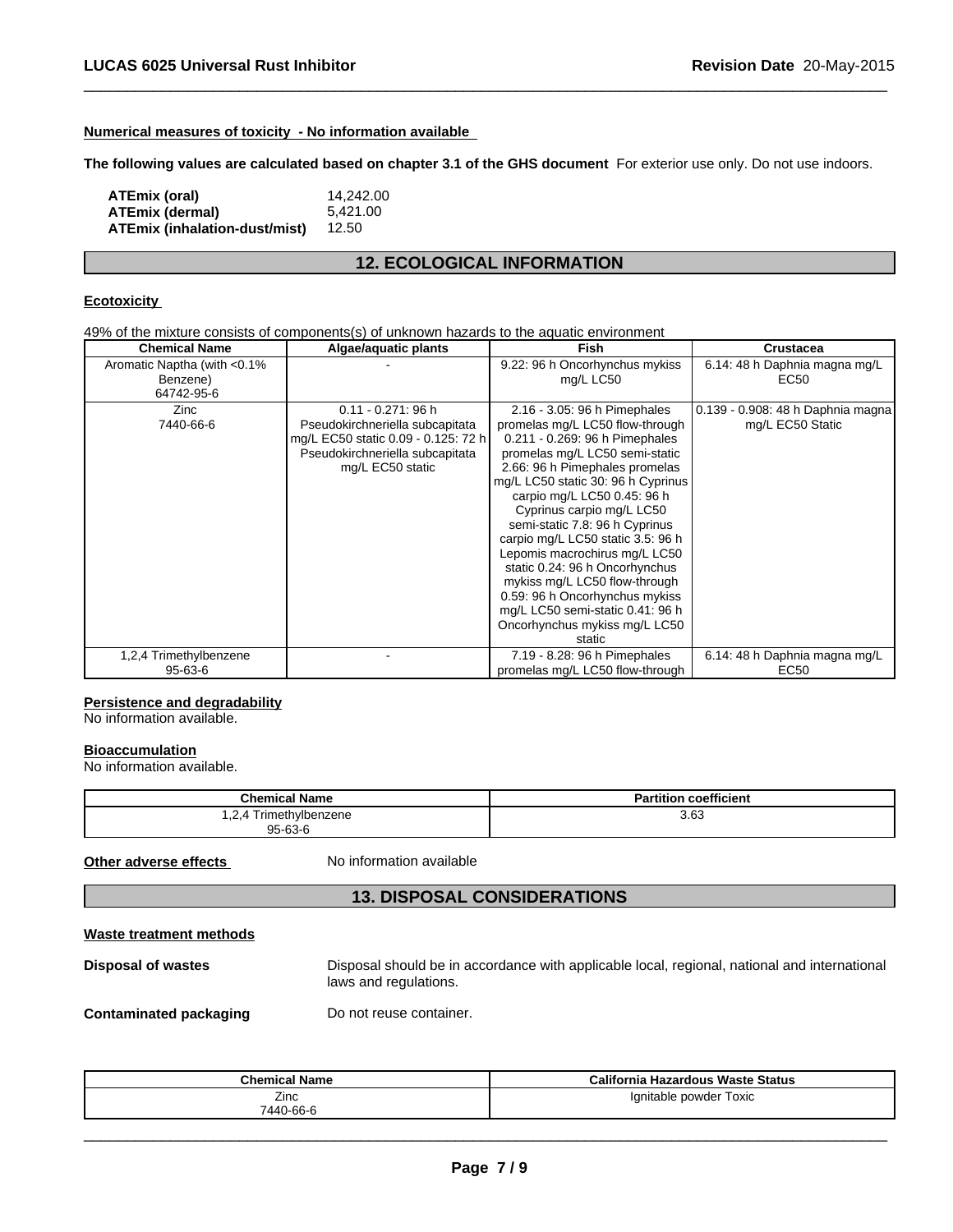# **14. TRANSPORT INFORMATION**

 $\overline{\phantom{a}}$  ,  $\overline{\phantom{a}}$  ,  $\overline{\phantom{a}}$  ,  $\overline{\phantom{a}}$  ,  $\overline{\phantom{a}}$  ,  $\overline{\phantom{a}}$  ,  $\overline{\phantom{a}}$  ,  $\overline{\phantom{a}}$  ,  $\overline{\phantom{a}}$  ,  $\overline{\phantom{a}}$  ,  $\overline{\phantom{a}}$  ,  $\overline{\phantom{a}}$  ,  $\overline{\phantom{a}}$  ,  $\overline{\phantom{a}}$  ,  $\overline{\phantom{a}}$  ,  $\overline{\phantom{a}}$ 

|                      | <b>15. REGULATORY INFORMATION</b>                                                                                                                                        |
|----------------------|--------------------------------------------------------------------------------------------------------------------------------------------------------------------------|
| ADN                  | Not applicable in the United States.                                                                                                                                     |
| <u>ADR</u>           | Not applicable in the United States.                                                                                                                                     |
| <u>RID</u>           | Not applicable in the United States.                                                                                                                                     |
| <b>IMDG</b>          | Regulated                                                                                                                                                                |
| UN/ID no.            | 1993                                                                                                                                                                     |
| <b>IATA</b>          | Regulated                                                                                                                                                                |
| UN/ID no.            | 1993                                                                                                                                                                     |
| ICAO (air)           | Regulated                                                                                                                                                                |
| UN/ID no.            | 1993                                                                                                                                                                     |
| <b>MEX</b>           | Regulated                                                                                                                                                                |
| UN/ID no.            | NA 1993                                                                                                                                                                  |
| Proper shipping name | Combustible liquid, n.o.s. (mineral spirits)                                                                                                                             |
| <b>TDG</b>           | Regulated                                                                                                                                                                |
| UN/ID no.            | NA 1993                                                                                                                                                                  |
| Proper shipping name | Combustible liquid, n.o.s (mineral spirits)                                                                                                                              |
| <b>Hazard Class</b>  | 3                                                                                                                                                                        |
| <b>Packing Group</b> | III                                                                                                                                                                      |
| Proper shipping name | Combustible liquid, n.o.s (mineral spirits)                                                                                                                              |
| <b>Hazard Class</b>  | 3                                                                                                                                                                        |
| <b>Packing Group</b> | III                                                                                                                                                                      |
| <b>DOT</b>           | Regulated<br>DOT Ground: Not regulated if shipped in containers < 119 gallons (450 liters).<br>DOT Ground: Regulated if shipped in containers >119 gallons (450 liters). |

| International Inventories |                                                                                           |
|---------------------------|-------------------------------------------------------------------------------------------|
| <b>TSCA</b>               | All of the components of this product are listed on the US TSCA (Toxic Substances Control |
|                           | Act) Inventory or are exempt.                                                             |
| <b>DSL/NDSL</b>           | All of the components of this product are listed on the DSL.                              |

# **Legend:**

**TSCA** - United States Toxic Substances Control Act Section 8(b) Inventory

**DSL/NDSL** - Canadian Domestic Substances List/Non-Domestic Substances List

**EINECS/ELINCS** - European Inventory of Existing Chemical Substances/European List of Notified Chemical Substances

**ENCS** - Japan Existing and New Chemical Substances

**IECSC** - China Inventory of Existing Chemical Substances

**KECL** - Korean Existing and Evaluated Chemical Substances

**PICCS** - Philippines Inventory of Chemicals and Chemical Substances

**AICS** - Australian Inventory of Chemical Substances

# **US Federal Regulations**

#### **SARA 313**

Section 313 of Title III of the Superfund Amendments and Reauthorization Act of 1986 (SARA). This product contains a chemical or chemicals which are subject to the reporting requirements of the Act and Title 40 of the Code of Federal Regulations, Part 372

| <b>Chemical Name</b>                              | Threshold Values %<br><b>SARA</b><br>545<br>- ئ13. |
|---------------------------------------------------|----------------------------------------------------|
| Zinc<br>7440-66-6                                 | $\cdot$ $\cdot$                                    |
| vlbenzene - 95-63-6<br>11 O<br>l rımeth<br>, ے, ا | $\cdot$                                            |